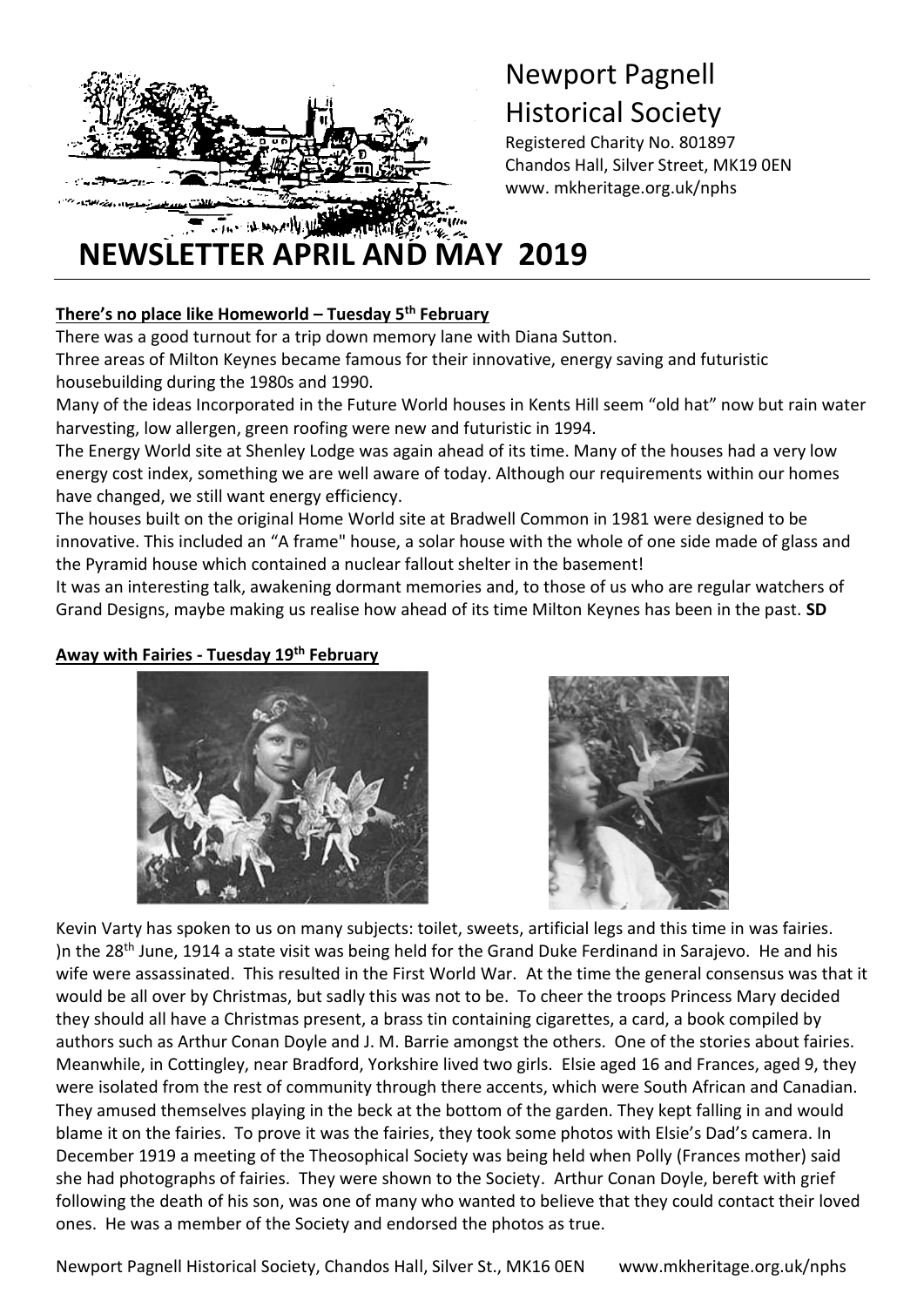It was not until 17<sup>th</sup> February, 1983 Elsie admitted that she and Frances had used illustrations from the book in the Princess Mary Gift tin and a hat pin.

Kevin closed his presentation using his original Magic Lantern and projected a slide of the "fairy photo", Wonderful!!! **CW**

**The AGM followed by Brooklands DVD and PAG Production DVD** The AGM went smoothly attended by 55 members. Our Chairman opened the proceedings, reporting that the Society had another successful year. He thanked the committee for their continued work. Our Chairman also thanked the committee for their dedication and commitment throughout. The Secretary, Treasurer and Archivist then gave their reports, they confirmed that the Society had had another good year. The regular meetings and summer walks had been well attended and fund-raising events had been well supported. Our finances have improved, mainly due to having no major outlays. It was also pointed out that our membership has increased. It was then time to nominate and elect the Officers and committee. They were all re-elected by a show of hands. No further person came forward. The only change was that Allen Mullett was standing down from being Treasurer. He has served the Society dutifully over his term as Treasurer. A big "Thank you" to him. Barbara Evelyn has volunteered to be our new Treasurer. A full list of our current committee follows later. The DVDs were introduced by Roger Kitchener. The first DVD covered the story of the Brooklands Centre from conception to the current day. Once a need for a club for the older residents of the town was recognised a few prominent members of the town made it their mission to raise funds to build a centre. The leading force was three gentlemen Capt. Les Payne, Peter Adams and Ron Groom. These were also the leading figures in PAG Productions the topic of the next DVD. This showed many archive photos and videos of their antics and interview with Ron Groom. Many of their exploits raised funds for Brooklands. If you missed the Brooklands video or are interested in owning a copy of your own, they are available from Brooklands Centre priced £5. **SB**

#### **MK that Never Was – Tuesday 19th March**

An interesting talk by Tim Skelton about ideas that never came to fruition in Milton Keynes. Before Milton Keynes was starting to be developed there were various other plans around for this area including a plan to raise Wolverton to the ground in 1945, Bletchley on Water to be developed where the Lakes Estate is in 1964 and Pooleyville to be developed by the county council in 1962.

A mixture of new and established architects were around at the start of Milton Keynes and they were allowed a reasonable free rein on how Milton Keynes should be developed. Many ideas came from architects who had worked on other new town designs especially Runcorn. The masterplan was developed by architects Llewellyn Davies and the grid square plan was drawn up in 1967. The idea of grid roads in various guises was planned using very low speed limits of 30mph, with the roads going through the housing developments, the opposite of what was actually developed and the speed limit increased to 60mph. Roundabouts were initially only there as a temporary measure instead of traffic lights. Low density housing was initially planned but was not cost effective so much higher density was developed.

The first plan for the city did not include a railway station this was not added until 1970's. Original idea of different landscape for different areas would show where in the city people were, this was changed in the 1970's.

Milton Keynes could have been a city with a mono rail, a theme park, a university which was to be developed between Stony Stratford and Wolverton. A tower of life was also to be built. Water carpet in Campbell Park along with a sculpture park, Campbell Park play castle – play area for adults, water organ at Willen. Campbell Park was originally to have a golf course which would then lead onto Willen Lake British Telecom were going to move their head office to MK, VW warehouse at Blakelands, Olivetti HQ at Mount Farm, eco village at Ashland's, Greentown group at Crownhill, Community TV Ariel. . CBX was expected to cover a very large area and include offices, leisure facilities, shopping and residential with a sports stadium at one end and large hotels, this was only ever partly developed. The plan for Milton Keynes changed and evolved constantly over the years. **BE**